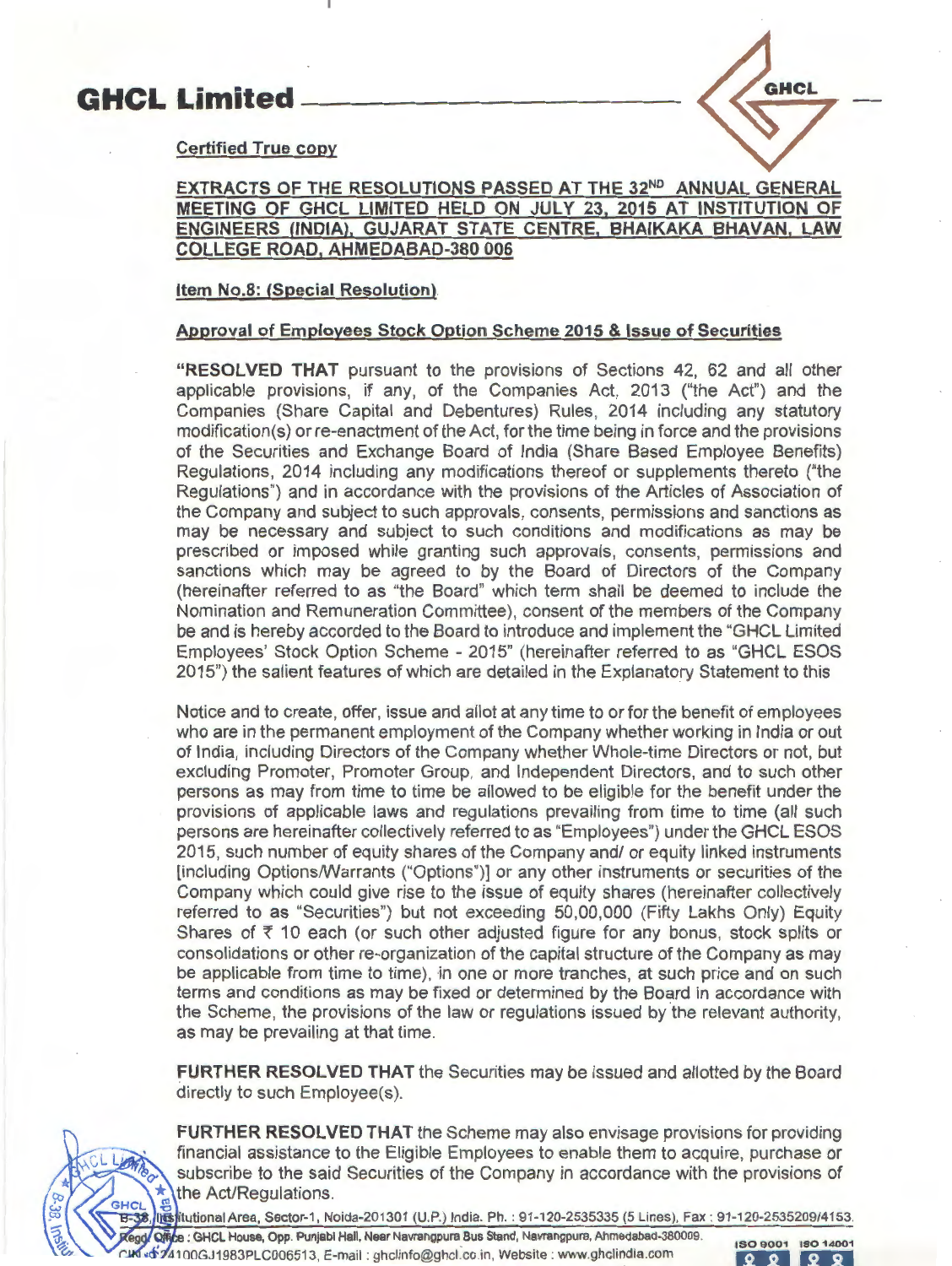**FURTHER RESOLVED THAT** the new equity shares to be issued and allotted in the manner aforesaid shall rank pari passu in all respects with the then existing equity shares of the Company.

**FURTHER RESOLVED THAT** for the purpose of creating, offering, issuing, allotting, and listing of the Securities and/or for the purpose of complying with any Guidelines or Regulations that may be issued from time to time by any appropriate authority, the Board be and is hereby authorized on behalf of the Company to make any modifications, changes, variations, alterations or revisions in GHCL ESOS 2015 from time to time or to suspend, withdraw or revive GHCL ESOS 2015 from time to time, provided such variations, modifications, alterations or revisions are not detrimental to the interests of the Employees.

**FURTHER RESOLVED THAT** for the purpose of giving effect to this Resolution, the Board be and is hereby authorized to determine terms and conditions of issue of the Securities and do all such acts, deeds, matters and things as it may, in its absolute discretion, deem necessary for such purpose and with power on behalf of the Company to settle any questions, difficulties or doubts that may arise in this regard without requiring to secure any further consent or approval of the Shareholders of the Company.

**FURTHER RESOLVED THAT** the Board be and is hereby authorized to delegate all or any powers conferred herein to Nomination and Remuneration Committee or such other Committees, with power to sub-delegate to any Executives/Officers of the Company to do all such acts, deeds, matters and things as also to execute such documents, writings etc., as may be necessary in this regard."

# **Item No.9: (Special Resolution)**

# **Approval of extending benefits of Employees Stock Option Scheme - 2015 to the employees of subsidiary/associate company(ies)**

**"RESOLVED THAT** pursuant to the provisions of Sections 42, 62 and all other applicable provisions, if any, of the Companies Act, 2013 including any statutory modification(s) or re-enactment of the Act (the "Act"), for the time being in force and the provisions of the Securities and Exchange Board of India (Share Based Employee Benefits) Regulations, 2014, including any modifications thereof or supplements thereto ("the Regulations") and in accordance with the provisions of the Articles of Association of the Company and subject to such approvals, consents, permissions and sanctions, as may be necessary and subject to such conditions and modifications as may be prescribed or imposed while granting such approvals, consents, permissions and sanctions which may be agreed to by the Board of Directors of the Company (hereinafter referred to as the "the Board" which term shall be deemed to include the Nomination and Remuneration Committee), consent of the members of the Company be and is hereby accorded to the Board to extend the benefits of GHCL ESOS 2015 proposed in Resolution Number 8 in this Notice to the Employees, whether working in India or out of India and Directors whether Whole-time Directors or not, of the subsidiary /associate company(ies)of the Company unless they are prohibited from participating in the GHCL ESOS 2015 under any law or regulations for the time being in force, on such terms and conditions as may be decided by the Board.

**FURTHER RESOLVED THAT** for the purpose of creating, offering, issuing, allotting and listing of the Securities, the Board be and is hereby authorized on behalf of the Company to make any modifications, changes, variations, alterations or revisions in the GHCL ESOS 2015 from time to time or to suspend, withdraw or revive GHCL ESOS

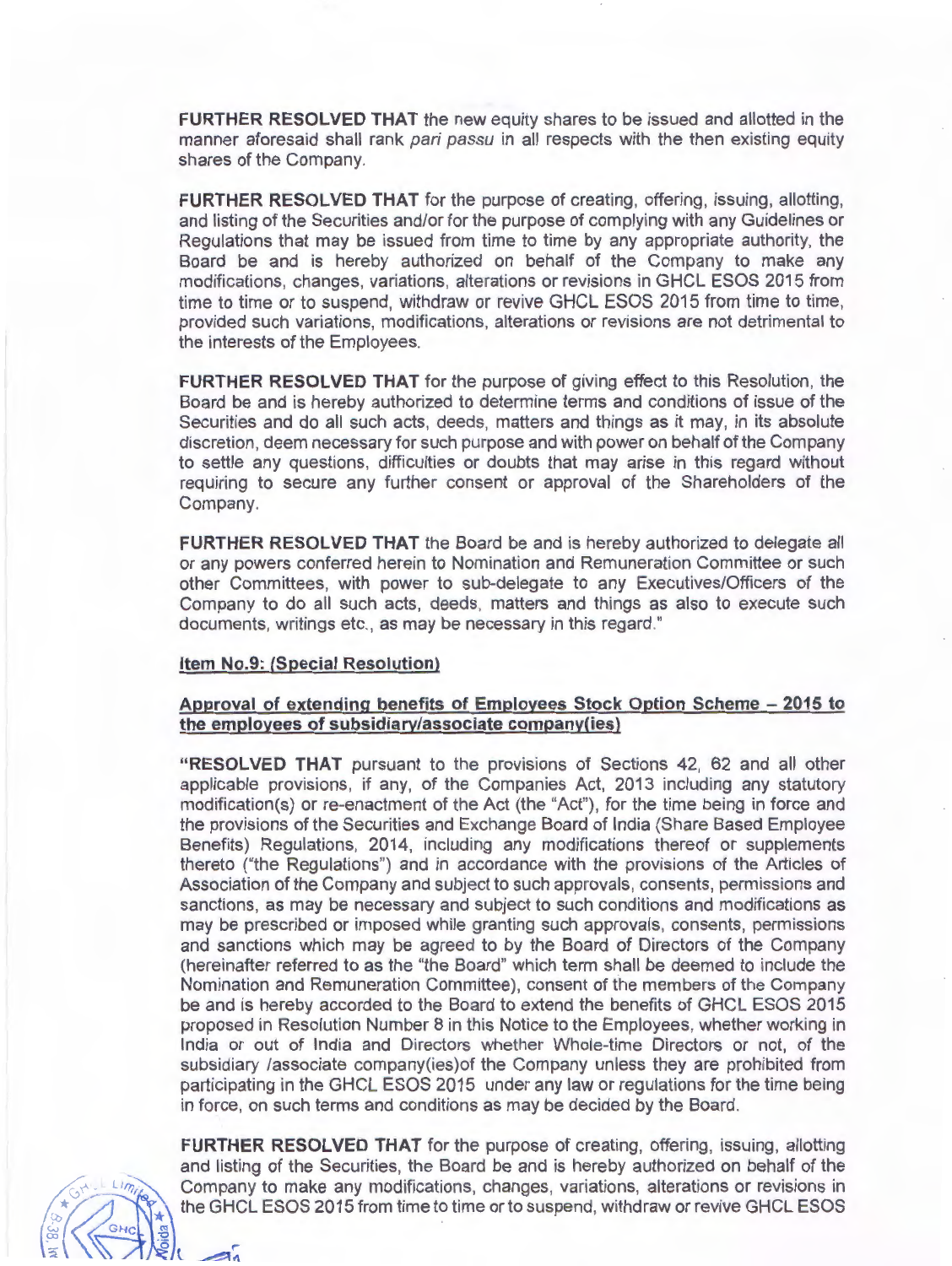2015 from time to time, provided such variations, modifications, alterations or revisions are not detrimental to the interests of the Employees .

**FURTHER RESOLVED THAT** for the purpose of giving effect to this Resolution, the Board be and is hereby authorized to determine terms and conditions of issue of the Securities and do all such acts, deeds, matters and things as it may, in its absolute discretion, deem necessary for such purpose and with power on behalf of the Company to settle any questions, difficulties or doubts that may arise in this regard without requiring to secure any further consent or approval of the Shareholders of the Company."

## **EXPLANATORY STATEMENT IN RESPECT OF THE SPECIAL BUSINESS PURSUANT TO SECTION 102 OF THE COMPANIES ACT, 2013**

## **Item no. 8 and 9**

Employees Stock Option is useful tool to attract retain and motivate the best available talent and to reward them for performance. This also provides an opportunity to employees to participate in the growth of the company, besides creating long term wealth in their hands.

The Employee Stock Option Scheme (GHCL ESOS 2015) proposed to be introduced is aimed at retaining best talent in the Company. At this stage of Company, it is looking forward to increase the business volume both in Soda Ash and Textiles division. Soda Ash division may witness further improvement in capacity utilization due to increase in demand both from glass and detergent segments of economy. Textiles division is also expected to generate better volumes and future outlook appears positive.

GHCL ESOS 2015 is drawn in accordance with the Securities and Exchange Board of India (Share Based Employee Benefits) Regulations, 2014 ('SEBI Regulations'), issued by SEBI and other applicable laws. The Scheme has been in-principle recommended by the Nomination and Remuneration Committee at its meeting held on May 22, 2015 and approved by the Board of Directors at their Meeting held on the same day.

The Scheme will be operated and administered under the superintendence of the Company's Nomination and Remuneration Committee, which is a Committee of the Board of Directors, the majority of whose Members are Independent Directors. The Nomination and Remuneration Committee will formulate the detailed terms and conditions of the Scheme including:

- 1. Number of options to be granted to individual Employee, and in aggregate;
- 2. Terms on which the options will vest;
- 3. The conditions under which options vested in Employees may lapse in case of termination of Employees for misconduct;
- 4. The exercise period within which an Employee should exercise the options, and lapsing of options on failure to exercise the options within the exercise period;
- 5. The specified time period within which the Employee shall exercise the vested options in the event of termination or resignation of the Employee;
- 6. Mechanism for direct allotment of shares;
- 7. The right of an Employee to exercise all the options vested in him at one time or at various points of time within the exercise period;
- 8. The procedure for making a fair and reasonable adjustment to the number of options and to the exercise price in case of rights issues, bonus issues and other corporate actions;
- 9. The grant, vesting and exercise of options in case of Employees who are on long leave; and
- 10. Any other related or incidental matters.

CL Limm

According to Regulation 6(1) of Securities and Exchange Board of India (Share Based Employee Benefits) Regulations, 2014 no scheme shall be offered to employees of a company unless the shareholders of the company approve it by passing a special resolution in the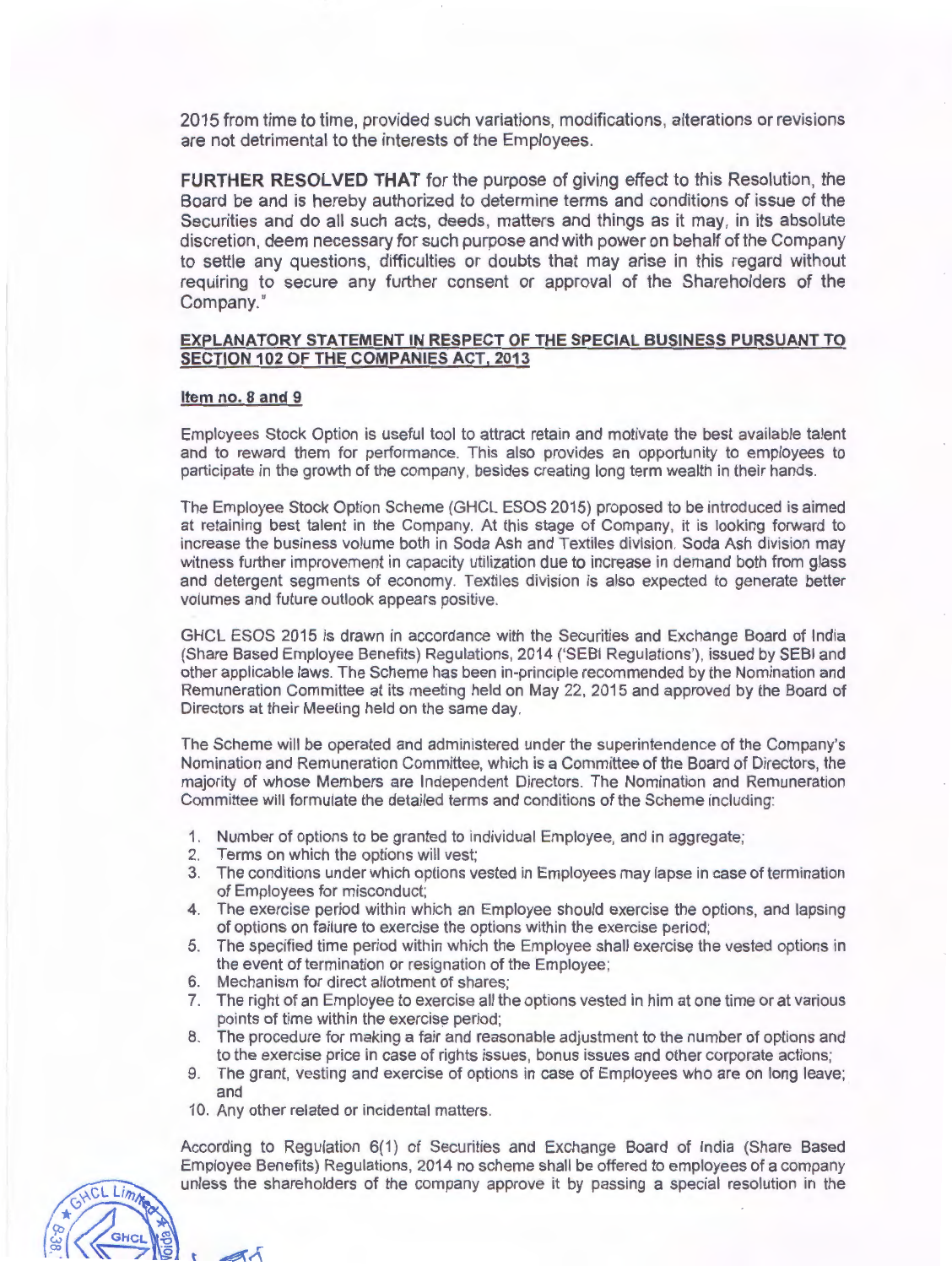general meeting, accordingly, Item Number 8 & 9 to this Notice is proposed as Special Resolution.

The salient features of the GHCL ESOS 2015 and the disclosures required under Rule 12(2) of The Companies (Share Capital and Debentures) Rules, 2014 are as under:

# **1. The total number of options to be granted**

The total number of options that may, in the aggregate, be issued would be such number of options which shall entitle the option holders to acquire in one or more tranches upto 50,00,000 equity shares of the Company of the face value of *Z* 10 each (or such other adjusted figure for any bonus, stock splits or consolidations or other re-organization of the capital structure of the Company as may be applicable from time to time). Each such Options confers a right upon the Employee to apply for 1 (one) equity shares of  $\bar{\tau}$  10/- each of the Company, in accordance with the terms and conditions of such issue.

### **2. Identification of classes of employees entitled to participate in the Scheme**

All permanent employees of the Company working in India or out of India and Directors (whether Managing/Whole time Director or not) and its subsidiary / associate company(ies.) (present or future) (excluding promoters and employees belong to Promoter Companies) and further excluding Independent Directors as may be decided by the Nomination and Remuneration Committee.

The class of Employees eligible for participating in the Scheme shall be determined on the basis of the grade, number of years' service, performance, role assigned to the employee and such other parameters as may be decided by the Nomination and Remuneration Committee in its sole discretion from time to time.

The options granted to an Employee will not be transferable to any person and shall not be pledged, hypothecated, mortgaged or otherwise alienated in any other manner.

## **3. Appraisal Process for determining the eligibility of Employees to the Scheme**

The appraisal process for determining the eligibility of the Employee will be specified by the Nomination and Remuneration Committee and will be based on criteria such as the grade of Employee, length of service, performance record, CTC, expected potential contribution by the Employee and/or by any such criteria that may be determined by the Nomination and Remuneration Committee in its sole discretion.

#### **4. Requirements of vesting and period of vesting**

Vesting of options may commence after a period of not less than one year from the date of grant. The vesting may occur in one or more tranches, subject to terms and conditions of vesting, as may be stipulated by the Nomination and Remuneration Committee in its sole discretion.

#### **5. Maximum period within which the options shall vested**

The maximum vesting period may extend up to five years from date of grant of options, unless otherwise decided by the Nomination and Remuneration Committee.

#### **6. Exercise price or pricing formula**

Exercise Price means the price at which the Employee is entitled to acquire the equity shares pursuant to the options granted and vested in him/her under the Scheme.

The Exercise price per option may be decided by the Nomination and Remuneration Committee at the time of Grant. In determining the Exercise Price, the Committee shall take into consideration relevant factors prevalent at the time of the Grant which, among other things,  $\int_{\mathbb{R}^2}$ 

LIMiles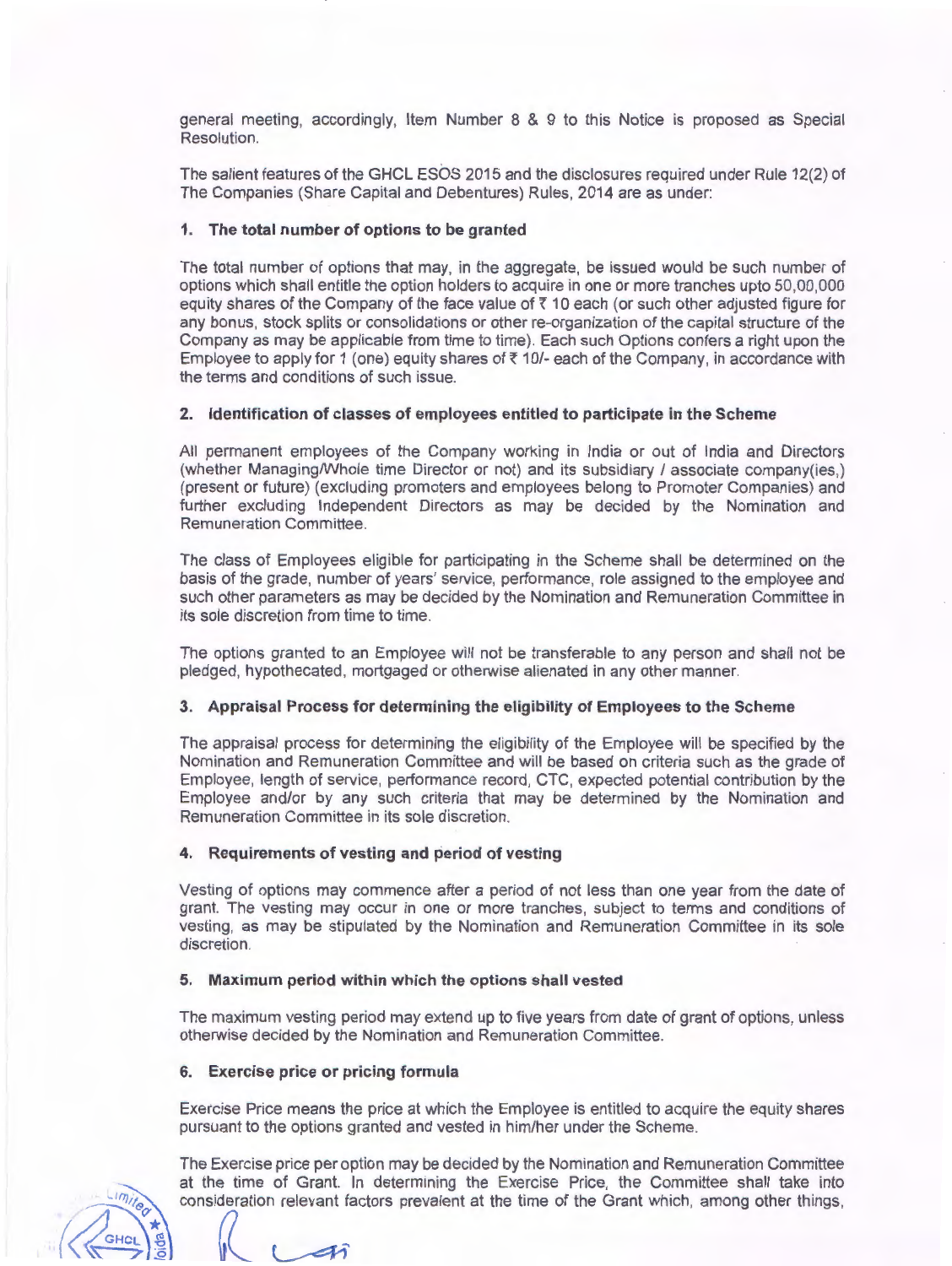would include the trend in the market price of the Company's Equity Shares quoted on Stock Exchange. The exercise price may also be face value of shares.

## **7. Exercise period and process of exercise and under certain circumstances in which option may lapse**

The exercise period may commence from the date of vesting and will expire not later than 5 years from the date of vesting, or such other period as may be decided by the Nomination and Remuneration Committee from time to time.

The options will lapse if not exercised within the specified exercise period or as may be specified by the Nomination and Remuneration Committee. The options may also lapse under certain circumstances like termination of employee under misconduct, resignation , etc., even before the expiry of the specified exercise period.

## **8. Time period within which the employee shall exercise the vested option in the event of termination of employment or resignation of employee:**

The Nomination and Remuneration Committee shall determine the time period within which the vested unexercised option in the event of termination of employment or resignation of employee shall be exercised.

#### **9. Maximum number of options to be issued per Employee and in aggregate**

The maximum number of options to be granted to any eligible employees shall not exceed 2,00,000 equity shares of  $\overline{5}10$  each per annum. The aggregate of all such grants shall not exceed 50,00,000 shares. This aggregate quantity works out to 5% of the paid up capital of the Company as on 31<sup>st</sup> March 2015.

#### **10. Disclosure and accounting policies**

The Company shall conform to the accounting policies specified by Securities and Exchange Board of India as per the SEBI Regulations, amended from time to time.

#### **11. Method of Valuation**

The Company follows the intrinsic value method for computing the compensation cost, if any, for the options granted. The difference between the employee compensation cost so calculated and employee compensation cost that would have been recognized if the Company had used fair value method and its impact on the profits and earnings per share would be disclosed in the Directors' Report. The fair value would be determined using the Black - Scholes model.

#### **12. Condition under which Option may lapse**

The option will lapse if not exercised within the specified exercise period. The options may also lapse under certain circumstances even before the expiry of the specified exercise period i.e. in the event of termination of employment or resignation of employee.

## **13. Other terms**

The Board, based on the recommendations of the Nomination and Remuneration Committee, shall have the absolute authority to vary, modify or alter the terms of the Scheme in accordance with the Regulations and Guidelines as prescribed by the Securities and Exchange Board of India or Regulations that may be issued by any appropriate authority, from time to time, unless such variations, modifications or alterations is detrimental to the interest of the Employees.

The Securities may be allotted directly to the Employees and Employees may be provided with financial assistance to enable them to subscribe to the Securities.